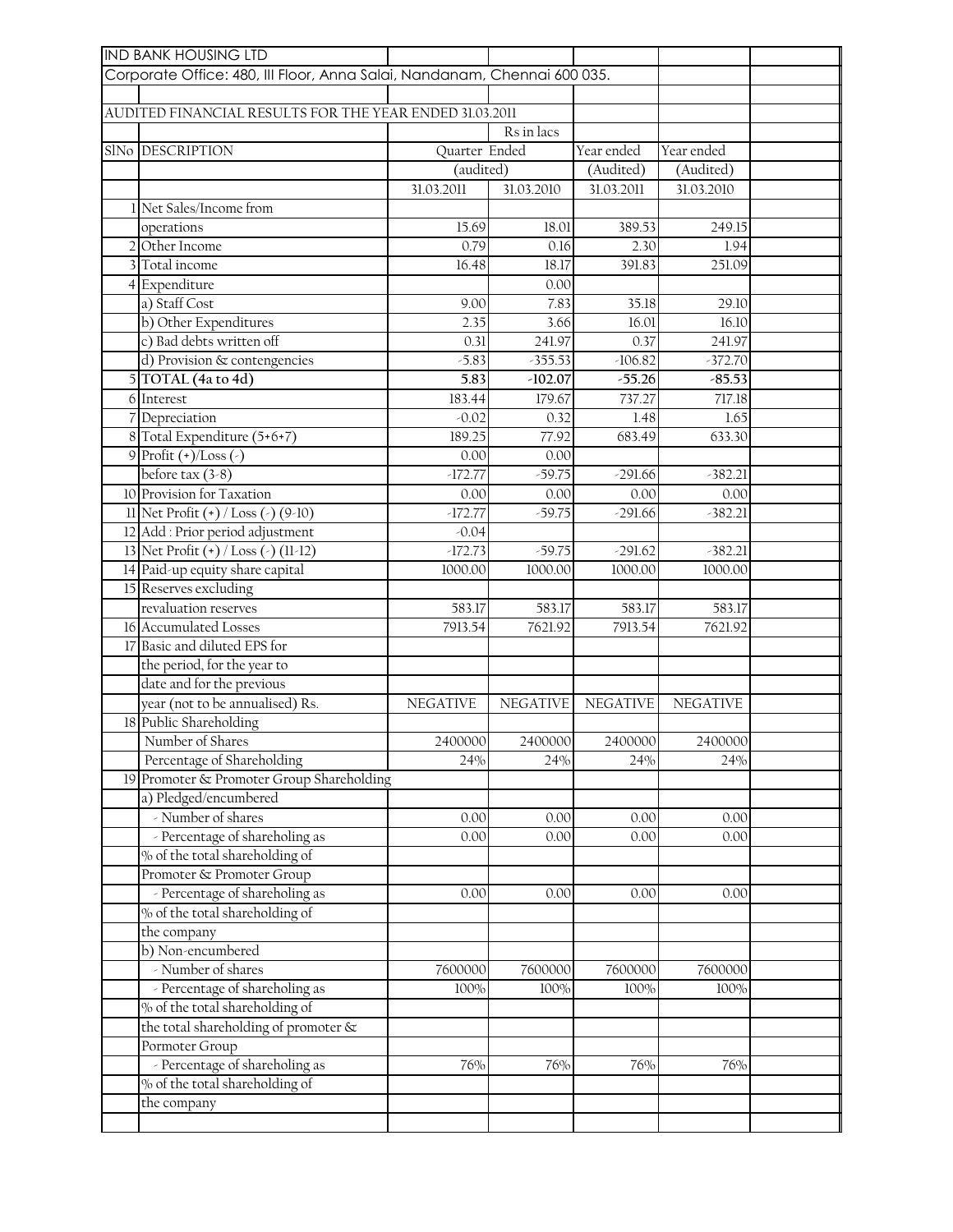|                                                            | SUMMARISED BALANCE SHEET                                                             |                                    |                     |  |  |  |
|------------------------------------------------------------|--------------------------------------------------------------------------------------|------------------------------------|---------------------|--|--|--|
|                                                            |                                                                                      | (Rs. in lakhs)                     |                     |  |  |  |
|                                                            |                                                                                      | As at<br>31.03.2011                | As at<br>31.03.2010 |  |  |  |
|                                                            |                                                                                      |                                    |                     |  |  |  |
|                                                            | <b>SHAREHOLDERS FUND</b>                                                             |                                    |                     |  |  |  |
|                                                            | (a) Capital                                                                          | 1000.00                            | 1000.00             |  |  |  |
|                                                            | (b) Reserves and Surplus                                                             | 583.17                             | 583.17              |  |  |  |
|                                                            | <b>LOAN FUNDS</b>                                                                    | 7030.42                            | 6951.17             |  |  |  |
|                                                            | Current Liabilities and provisons                                                    | 783.32                             | 454.32              |  |  |  |
|                                                            | <b>TOTAL</b>                                                                         | 9396.91                            | 8988.66             |  |  |  |
|                                                            | <b>FIXED ASSETS</b>                                                                  | 7.05                               | 6.71                |  |  |  |
|                                                            | <b>INVESTMENTS</b>                                                                   | 9.29                               | 9.61                |  |  |  |
|                                                            | <b>HOUSING LOANS</b>                                                                 | 692.94                             | 813.51              |  |  |  |
|                                                            | <b>CURRENT ASSETS, LOANS</b>                                                         |                                    |                     |  |  |  |
|                                                            | <b>AND ADVANCES</b>                                                                  |                                    |                     |  |  |  |
|                                                            | (b) Sundry Debtors                                                                   | $\mathbf{0}$                       | $\Omega$            |  |  |  |
|                                                            | (c) Cash and Bank balances                                                           | 445.34                             | 211.75              |  |  |  |
|                                                            | (e) Loans and Advances                                                               | 328.75                             | 325.16              |  |  |  |
|                                                            | PROFIT AND LOSS ACCOUNT                                                              | 7913.54                            | 7621.92             |  |  |  |
|                                                            | TOTAL                                                                                | 9396.91                            | 8988.66             |  |  |  |
|                                                            | 1. The above results were reviewed by the Audit Committee and adopted by the         |                                    |                     |  |  |  |
|                                                            | Board of Directors in their meeting held on 20.04.2011                               |                                    |                     |  |  |  |
|                                                            | 2. The only business activity of the Company is housing finance and hence no segment |                                    |                     |  |  |  |
|                                                            | reporting has been done.                                                             |                                    |                     |  |  |  |
| 3. There is no investor complaint pending as on 31.03.2011 |                                                                                      |                                    |                     |  |  |  |
|                                                            |                                                                                      | By Order of the Board              |                     |  |  |  |
|                                                            |                                                                                      | for IND BANK HOUSING LTD           |                     |  |  |  |
|                                                            | PLACE: CHENNAI                                                                       |                                    |                     |  |  |  |
|                                                            | DATE: 20.04.2011                                                                     | (GRANGARAJAN)<br>MANAGING DIRECTOR |                     |  |  |  |
|                                                            |                                                                                      |                                    |                     |  |  |  |
|                                                            |                                                                                      |                                    |                     |  |  |  |